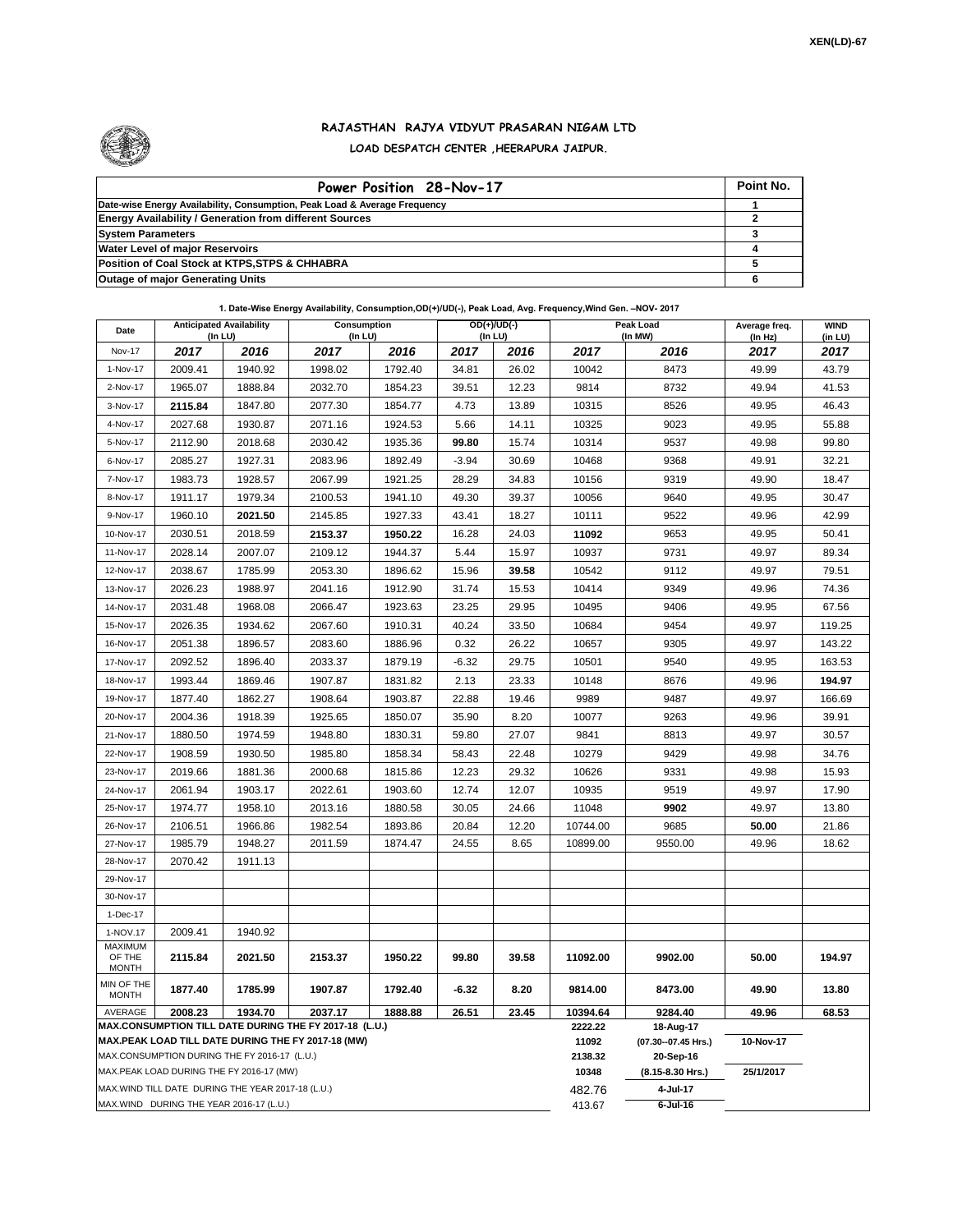## **2.Anticipated Availability/Generation From Different Sources**

|                     | (In LU)                                                                                  |                                           |                                  |                              |
|---------------------|------------------------------------------------------------------------------------------|-------------------------------------------|----------------------------------|------------------------------|
| S.No.               | Sources Available to Rajasthan / Installed<br>Capacity as on 30.09.2016<br>(In MW)       | Prior<br>assessment of<br>Avail. For next | Prior<br>assessment of<br>Avail. | Actual<br>Energy<br>Received |
|                     |                                                                                          | Dav                                       |                                  |                              |
|                     | KTPS (1240/1240)                                                                         | 223.00                                    | 27-Nov-17<br>223.00              | 200.95                       |
| 1<br>$\overline{2}$ | STPS (1500/1500)                                                                         | 110.00                                    | 55.00                            | 55.35                        |
| 3                   | DHOLPUR GAS CCPP (330/330)                                                               | 0.00                                      | 0.00                             | 33.34                        |
| 4                   | RAMGARH (273.5/273.5)                                                                    | 44.00                                     | 44.00                            | 42.74                        |
| 5                   | RAPP-A(200/200)                                                                          | 42.00                                     | 42.00                            | 42.63                        |
| 6                   | MAHI (140/140)                                                                           | 0.00                                      | 0.00                             | 8.72                         |
| 7                   | CHAMBAL (RPS+JS) (135.5/271)<br>GIRAL LIGNITE (250/250)                                  | 38.62                                     | 38.62                            | 43.99                        |
| 8<br>9              | CHHABRA TPS 1000/1000)                                                                   | 0.00<br>221.00                            | 0.00<br>221.00                   | 0.00<br>244.49               |
| 10                  | ADANI (TPS) + KALISINDH (TPS)                                                            | 404.28                                    | 402.43                           | 365.23                       |
|                     | (1200+1200/1320+1200)                                                                    |                                           |                                  |                              |
| 11                  | WIND FARM (3980.40/4119.15)                                                              | 14.75                                     | 12.60                            | 18.62                        |
| 12                  | SOLAR POWER(737.70/1295.70)                                                              | 0.00                                      | 0.00                             | 1.50                         |
| 13                  | CAPTIVE POWER PLANTS                                                                     | 0.00                                      | 0.00                             | 0.00                         |
| 14<br>15            | REGIONAL (INTRA STATE) O.A. (VLTPS)<br><b>OPEN ACCESS</b>                                | 0.00<br>5.44                              | 0.00<br>$-1.08$                  | 0.00<br>$-3.06$              |
| 16                  | BIOMASS - (101.95/119.25)                                                                | 6.00                                      | 8.00                             | 6.23                         |
| 17                  | BARSINGHSAR LTPS(250/250)                                                                | 54.00                                     | 54.00                            | 53.57                        |
| 18                  | RAJWEST (1080/1080)                                                                      | 201.00                                    | 201.00                           | 184.66                       |
|                     | <b>TOTAL (A): 1-18</b>                                                                   | 1364.09                                   | 1300.57                          | 1298.95                      |
| 19                  | <b>BBMB COMPLEX</b>                                                                      |                                           |                                  |                              |
|                     | a) BHAKRA(230.79/1516.3)                                                                 | 21.82<br>8.34                             | 21.72                            | 21.83<br>7.84                |
|                     | b) DEHAR (198/990)<br>c) PONG (231.66/396)                                               | 25.40                                     | 8.34<br>21.40                    | 24.92                        |
|                     | TOTAL: a TO c                                                                            | 55.55                                     | 51.47                            | 54.59                        |
| 20                  | <b>CENTRAL STATIONS</b>                                                                  |                                           |                                  |                              |
|                     | d) SINGRAULI (300/2000)                                                                  | 49.85                                     | 48.60                            | 48.60                        |
|                     | e) RIHAND<br>(310.24/3000)                                                               | 112.33                                    | 113.82                           | 115.69                       |
|                     | f) UNCHAHAR-I(20/420)                                                                    | 14.80                                     | 3.53                             | 3.46                         |
|                     | g) UNCHAHAR-II& III(61/630)                                                              | 24.13                                     | 20.14                            | 16.34                        |
|                     | h) INDIRA GANDHI STPS(JHAJHAR) 0.00/1500)<br>i) NCTPS DADRI St-II (43.22/980) + DADRI-TH | 0.00<br>16.43                             | 0.00<br>22.18                    | 0.00<br>16.25                |
|                     | j) DADRI GAS (77/830)                                                                    | 9.20                                      | 3.37                             | 5.16                         |
|                     | k) ANTA<br>(83.07/419)                                                                   | 0.00                                      | 0.00                             | 0.00                         |
|                     | I) AURAIYA<br>(61.03/663)                                                                | 0.00                                      | 0.00                             | 0.00                         |
|                     | m) NAPP<br>(44/440)                                                                      | 9.89                                      | 9.86                             | 9.86                         |
|                     | n) RAPP-B<br>(125/440)                                                                   | 34.61                                     | 34.61                            | 34.61                        |
|                     | o) RAPP-C<br>(88/440)                                                                    | 19.62                                     | 20.48                            | 20.48                        |
|                     | p) SALAL<br>(20.36/690)<br>q) URI<br>(70.37/720)                                         | 0.84<br>3.18                              | 0.84<br>3.07                     | 0.76<br>3.10                 |
|                     | r) TANAKPUR<br>(10.86/94)                                                                | 0.72                                      | 0.63                             | 0.63                         |
|                     | s) CHAMERA - (105.84/540)                                                                | 3.14                                      | 3.14                             | 3.14                         |
|                     | t) CHAMERA-II (29.01/300)                                                                | 1.35                                      | 1.16                             | 1.47                         |
|                     | u) CHAMERA-III (25.21/231)                                                               | 0.76                                      | 0.85                             | 1.00                         |
|                     | v) DHAULIGANGA (27/280)                                                                  | 1.20                                      | 1.22                             | 1.22                         |
|                     | w) DULHASTI (42.42/390)                                                                  | 3.48<br>0.26                              | 3.81                             | 3.81                         |
|                     | x) SEWA (13/120)<br>y) NJPC (112.00/1500)+RAMPUR(31.808/412.02)                          | 8.09                                      | 0.26<br>8.09                     | 0.26<br>8.75                 |
|                     | z) TEHRI (75/1000)                                                                       | 4.87                                      | 4.87                             | 4.90                         |
|                     | aa) KOTESHWR (33.44/400) + PARBATI3 (56.73/520)                                          | 2.95                                      | 2.68                             | 5.14                         |
|                     |                                                                                          |                                           |                                  |                              |
|                     | ab) TALA                                                                                 | 0.68                                      | 0.68                             | 0.68                         |
|                     | ac) MUNDRA UMPP (380/4000)                                                               | 72.96                                     | 67.54                            | 67.54                        |
|                     | ad) SASAN (372/3960)<br>ae) FRKKA+KHLGN+TLCHR (70.18/3940)                               | 88.68                                     | 86.37                            | 86.37                        |
|                     | af) URS POWER(DADRITH-I)                                                                 | 28.53<br>0.00                             | 26.29<br>0.00                    | 25.60<br>0.00                |
|                     | TOTAL SCHEDULE(a TO af)                                                                  | 568.10                                    | 539.57                           | 539.43                       |
|                     | LOSSES                                                                                   | $-34.91$                                  | $-33.23$                         | $-35.58$                     |
|                     | NET SCHEDULED                                                                            | 533.19                                    | 506.34                           | 503.85                       |
| 21                  | BILATERAL (REG.) EXCL. BANKING                                                           | 4.63                                      | 4.86                             | 4.86                         |
| 22                  | <b>BANKING</b>                                                                           | 15.86                                     | 12.49                            | 15.86                        |
| 23                  | BILATERAL(INTER-REG.). EXCLUDING (ISOA &                                                 | 117.70                                    | 171.84                           | 172.36                       |
| 24                  | <b>BANKING)</b><br>INTER STATE OPEN ACCESS (BILATERAL+IEX)                               | $-5.44$                                   | 1.08                             | 3.06                         |
| 25                  | INDIAN ENERGY EXCHANGE                                                                   | 40.40                                     | $-11.91$                         | $-11.91$                     |
|                     | <b>TOTAL(B): (19 TO 25)</b>                                                              | 706.33                                    | 685.22                           | 688.08                       |
|                     | TOTAL GENERATION (A +B) : 1 TO 25                                                        |                                           |                                  | 1987.03                      |
|                     | OVER DRAWAL (+)/UNDER DRAWAL (-)                                                         |                                           |                                  | 24.55                        |
|                     | <b>GRAND TOTAL</b>                                                                       | 2070.42                                   | 1985.79                          | 2011.58                      |
|                     | <b>LAST YEAR</b>                                                                         | 1911.13                                   | 1648.86                          | 1874.45                      |